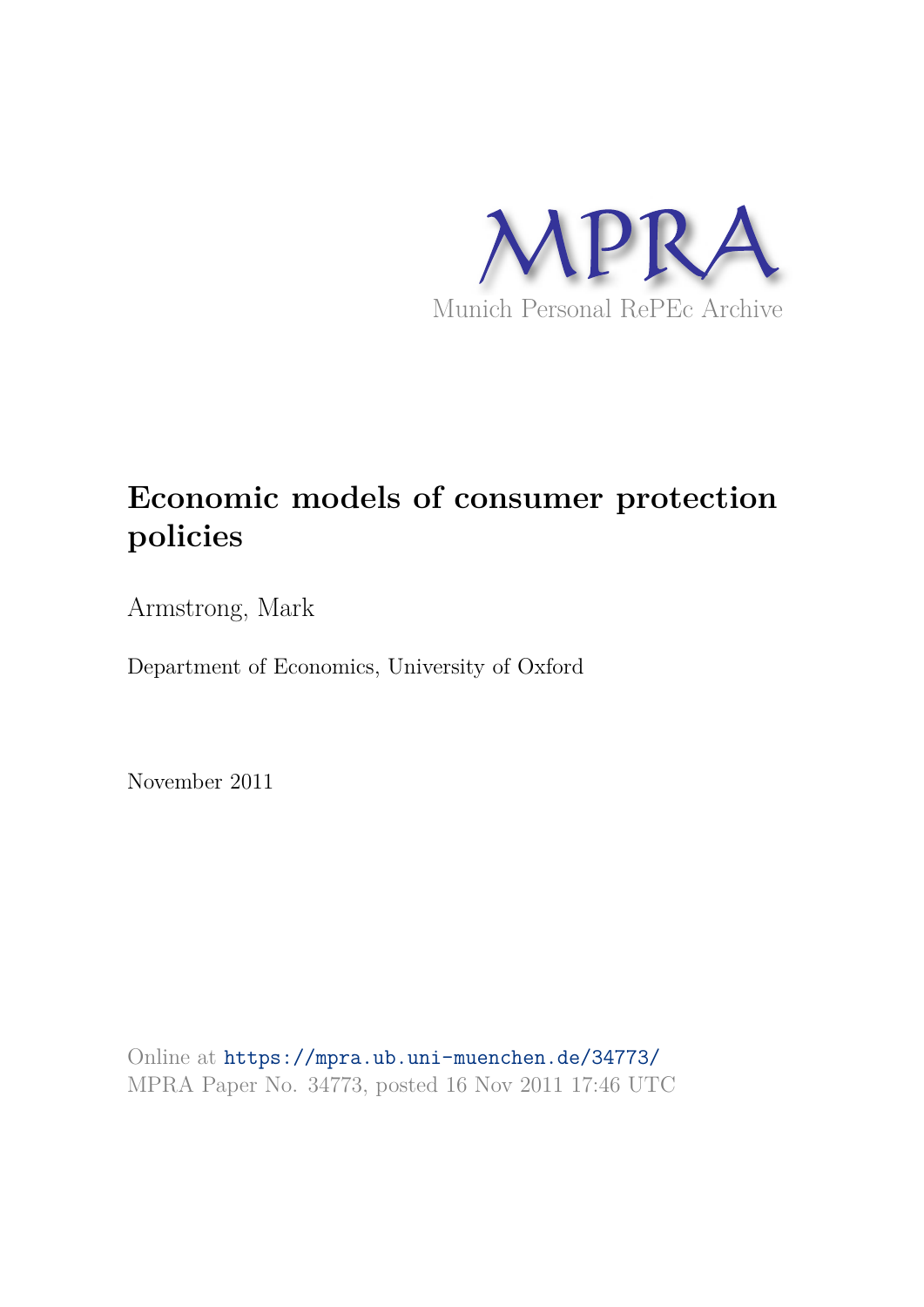## Economic Models of Consumer Protection Policies

Mark Armstrong Department of Economics University of Oxford

November 2011

#### Abstract

This paper summarizes some of my recent work on consumer protection. I present three theoretical models which illustrate the merits and drawbacks of a number of common consumer protection policies, namely: policies which prevent firms from setting unduly high prices; policies which prevent firms requiring on-the-spot decision making by prospective customers, and policies which prevent suppliers from paying commission payments to sales intermediaries.

## 1 Introduction

The objective of both consumer and competition policy is to deliver well-functioning markets, something which requires both a strong supply side (competition) and a strong demand side (consumers). For many products, vigorous competition is the single best protection for consumers, and only minimal consumer protection (general contract law, forbidding deceptive marketing, the ability to return faulty goods, and so forth) is needed. As Muris  $(2002)$ , a former Chairman of the FTC, writes: "[R]obust competition is the best single means for protecting consumer interests." However, in some markets some consumers do not always obtain a good deal, even when substantial competition is present, and in such cases additional policies to aid consumers have a role to play.

<sup>&</sup>lt;sup>\*</sup>This paper was prepared for the conference on "The pros and cons of consumer protection", organized by the Swedish Competition Authority, held in Stockholm on 11 November 2011. I am very grateful to my discussant, Russell Damtoft, for his insightful comments.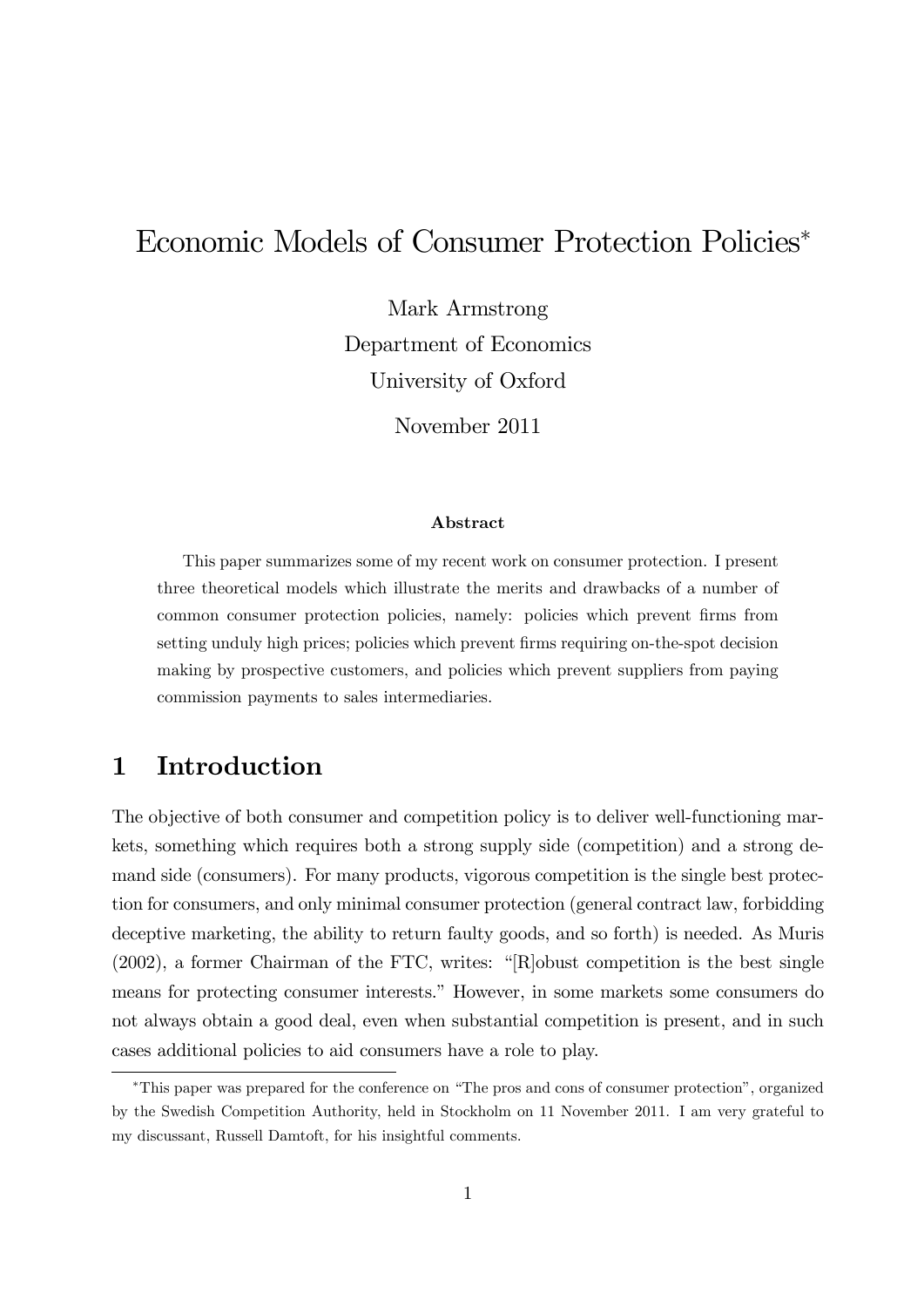What prevents markets from delivering good outcomes to consumers? Familiar reasons include abuse of dominance and collusion between suppliers, and these fall broadly within the domain of competition policy. However, there are several other reasons why competition need not work well, such as imperfect information about product attributes, imperfect information about market prices, supplier costs of advertising, consumers possessing imperfect information about their own needs, or the use of high-pressure and misleading sales tactics. These features fall broadly under the heading of consumer policy.

It seems hard to define precisely "competition policy" versus "consumer policy". Motta  $(2004, \text{page } 30)$  suggests that competition policy comprises "the set of policies and laws which ensure that competition in the marketplace is not restricted in such a way as to reduce economic welfare." Whereas according to Vickers (2004) one might define consumer policy in terms of the fundamental problems it seeks to prevent, cure, or remedy, which are: (i) duress and undue sales pressure; (ii) information problems pre-purchase; and (iii) undue surprises post-purchase. Nevertheless, many policies (such as those which act to reduce consumer search costs or switching costs, or which reduce industry advertising costs) could be said to fall under both headings.

For better or worse, there has been a lot more economics informing competition policy than consumer policy. However, in recent years economists have shown a greater interest in consumer policy. In part, this is because the economics profession has recently been energized by behavioral economics, a branch of the discipline which takes into account imperfect consumer decision making—consumers can be less rational, more prone to various biases and temptations.

This paper summarizes for a relatively non-technical audience my own recent work on the economics of consumer protection, which has been done in collaboration with John Vickers and Jidong  $Zhou<sup>1</sup>$ . For the most part, and unlike the other papers presented at this conference, this work models consumers as rational agents, and as such it provides rationales for consumer policy which do not need to use recent models of behavioral consumers. In the following sections I present three theoretical models which illustrate the merits and drawbacks of a number of familiar consumer protection policies. First, preventing firms from setting unduly high prices in markets such as credit cards, energy or international mobile telephony may reduce a consumer's incentive to investigate their mar-

<sup>&</sup>lt;sup>1</sup>For more wide-ranging surveys on the economics of consumer protection, see Vickers (2004) and Armstrong (2008). For an advanced exposition of theoretical models which model consumers as having bounded rationality (and firms as profit-maximizing), see Spiegler (2011).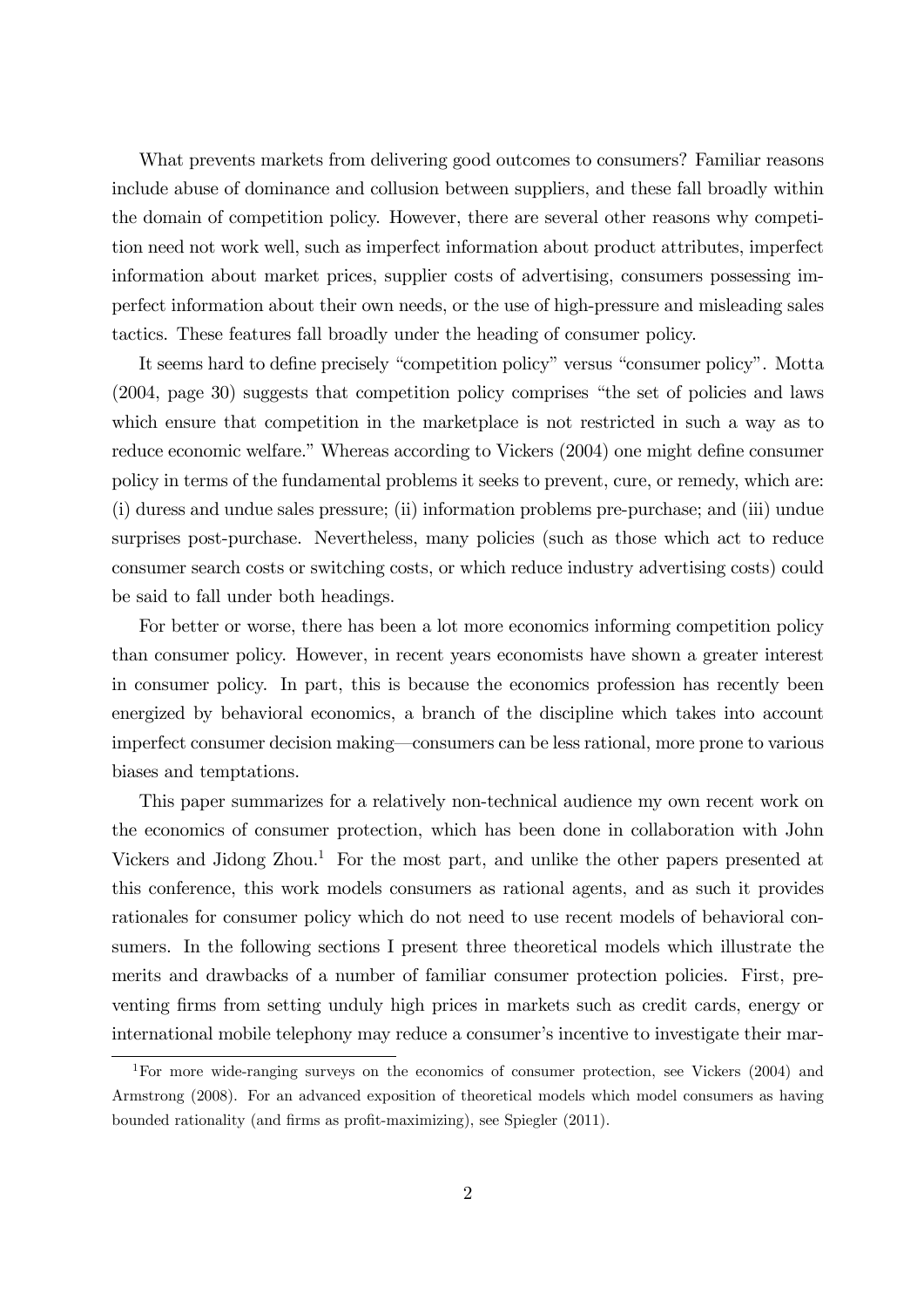ket thoroughly. The resulting "model hazard" may well induce firms to *raise* their prices. As such, a safeguard price cap of this form may be a kind of protection which consumers do not need (although it would be welcomed by firms).

Second, policy sometimes aims to prevent firms from rushing their customers' decision making. Sellers may have an incentive to force potential customers to decide then and there whether to buy the product, before the customer has a chance to investigate other perhaps superior—deals available in the market. When a seller uses this particular sales technique, the result may be a poor match between the consumer and product. In addition, the practice may also lead the seller to set a higher price, which provides another source of consumer harm. While a direct ban on this form of Örm behavior may be hard to implement, other common consumer policies such as mandated "cooling off" periods may have the same end result.

Third, in many markets intermediaries act to recommend or otherwise "push" a particular product to consumers. Examples include salesmen giving advice about financial products, doctors giving medical advice, or retailers which make prominent certain products in their shop displays. A common arrangement is for suppliers to pay commission to an intermediary which gives the latter a reward in the event of a sale. A natural worry is that the intermediary then promotes the product which comes with the highest commission, rather than the product which is best for the consumer. In the model discussed, the use of per-sale commission payments acts to raise prices in the market, relative to a market in which consumers pay the intermediary directly for advice, or where uniformed consumers shop randomly.

#### 2 Consumer Protection and Moral Hazard

If consumers are over-protected in their market transactions, "moral hazard" may ensue and they may not pay sufficient attention to making the best choices. As is well understood, if someone is insured, she will take less care protecting her possessions. An efficient insurance contract will trade off the benefits of insurance to risk-averse consumers with the need to ensure that the consumer takes adequate care. Likewise, in markets with complex products or with many suppliers, the consumer needs to invest effort to choose what product is the best for her. For instance, if policy ensures the consumer will face no bad surprises in the small print (of a contract with a bank, for instance), she may be less likely to read the contract at all. As Posner  $(1969, \text{page } 67)$  put it: "Just as the cheapest way to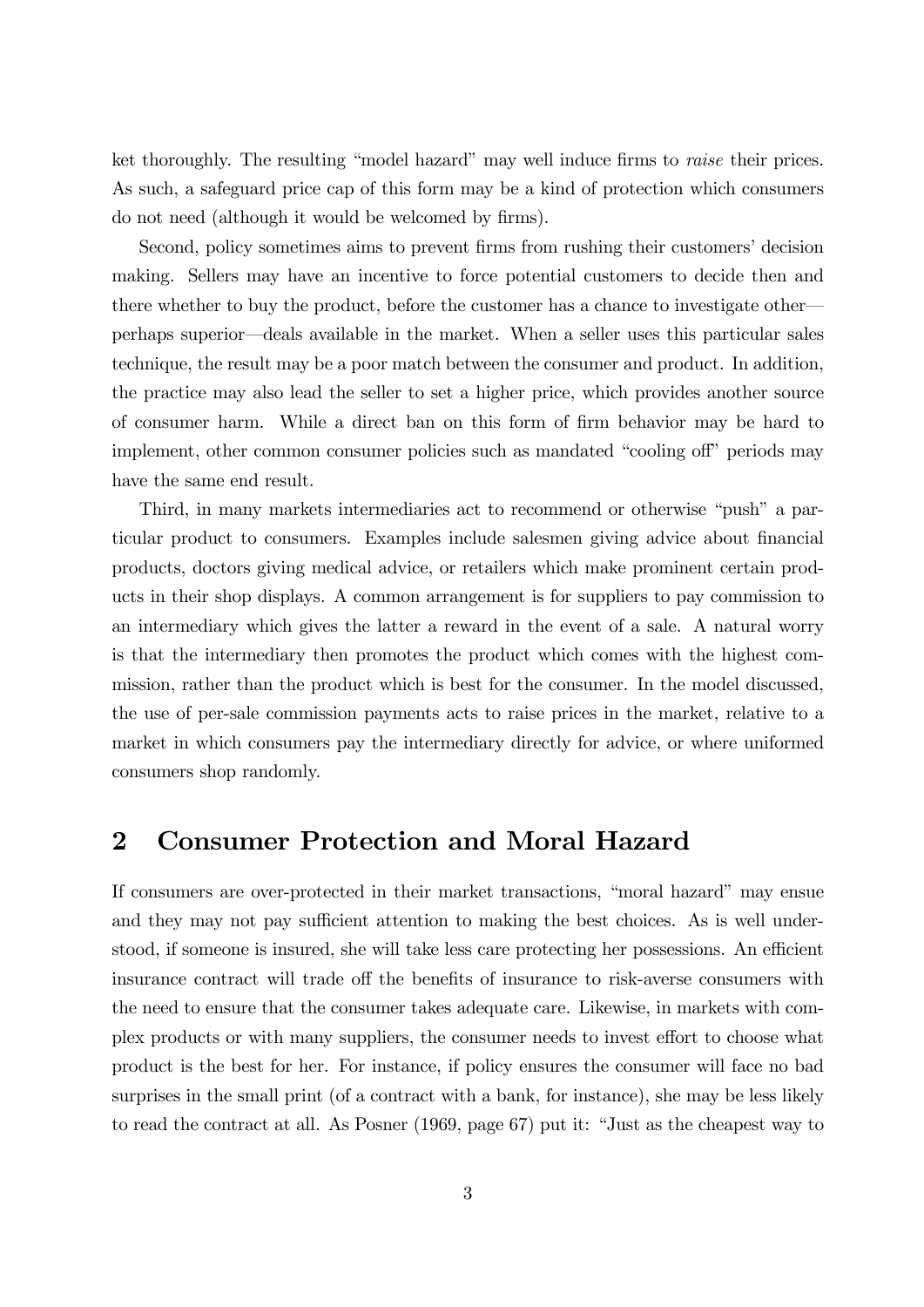reduce the incidence of certain crimes, such as car theft, is by inducing potential victims to take simple precautions (locking car doors), so possibly the incidence of certain frauds could be reduced at least cost to society by insisting that consumers exercise a modicum of care in purchasing, rather than by placing restrictions on sellers' marketing methods.<sup>"</sup>

It seems plausible that consumers learn market skills over time and, moreover, these market skills are often not specific to one market, but spill over to many markets. For instance, the victim of a scam, or an unexpectedly high credit card penalty charge, will usually be more vigilant in future. It does not take many bad experiences with scams to learn the maxim that "if it seems too good to be true, it probably is." Unless a consumer is particularly vulnerable or the product is particularly harmful, it is probably best to let consumers develop their own imperfect rules of thumb to defend themselves in the market. Some consumers will no doubt harm themselves by inexpertly cooking a chicken (say, by not reading the small print of the "cooking instructions"), but the solution is not to remove raw chicken from the market. The general point is that excessive consumer protection may be inimical to the development of market skills in consumers.<sup>2</sup>

To take a specific example, a consumer policy which acts directly to limit price dispersion in such a market could have perverse effects. If price dispersion is reduced, this reduces the incentive for a consumer to become informed, and so is likely to reduce the number of informed consumers. The net result of reduced consumer search could well be that average prices in the market rise rather than fall, thus harming consumers.

Armstrong, Vickers and Zhou (2009) provide formal modelling of this idea.<sup>3</sup> Our market model was an extension of Burdett and Judd (1983), who studied a model where all consumers are rational, and decide whether or not to become better informed about the deals available in the market on the basis of the expected gains from doing so. Armstrong et al. assumed the market had a large number of identical firms which supply a homoge-

<sup>3</sup>Much earlier, Fershtman and Fishman (1994) examined the impact of a price cap and showed that the price cap could act to raise expected prices.

 $2$ However, just because there is moral hazard does not mean insurance should not be offered at all. One might balk at permitting sales to the general public of Japanese pufferfish, which is fatal if prepared even slightly incorrectly. A related issue is the widespread use of "use-by" dates on food. Many consumers never use food beyond its use-by date. Given that the use-by date is chosen so that the foodstuff is almost certain to be edible regardless of local conditions (e.g., how often the consumer's fridge is opened), it is plausible that inefficiency arises from this policy. If use-by dates were less widespread (say, in the days when many consumers purchased meat from a butcher rather than a supermarket), consumers would likely have better skills in detecting whether food is edible (e.g., by smell). This is another instance of how arguably excessive protection leads consumers to possess too few market skills.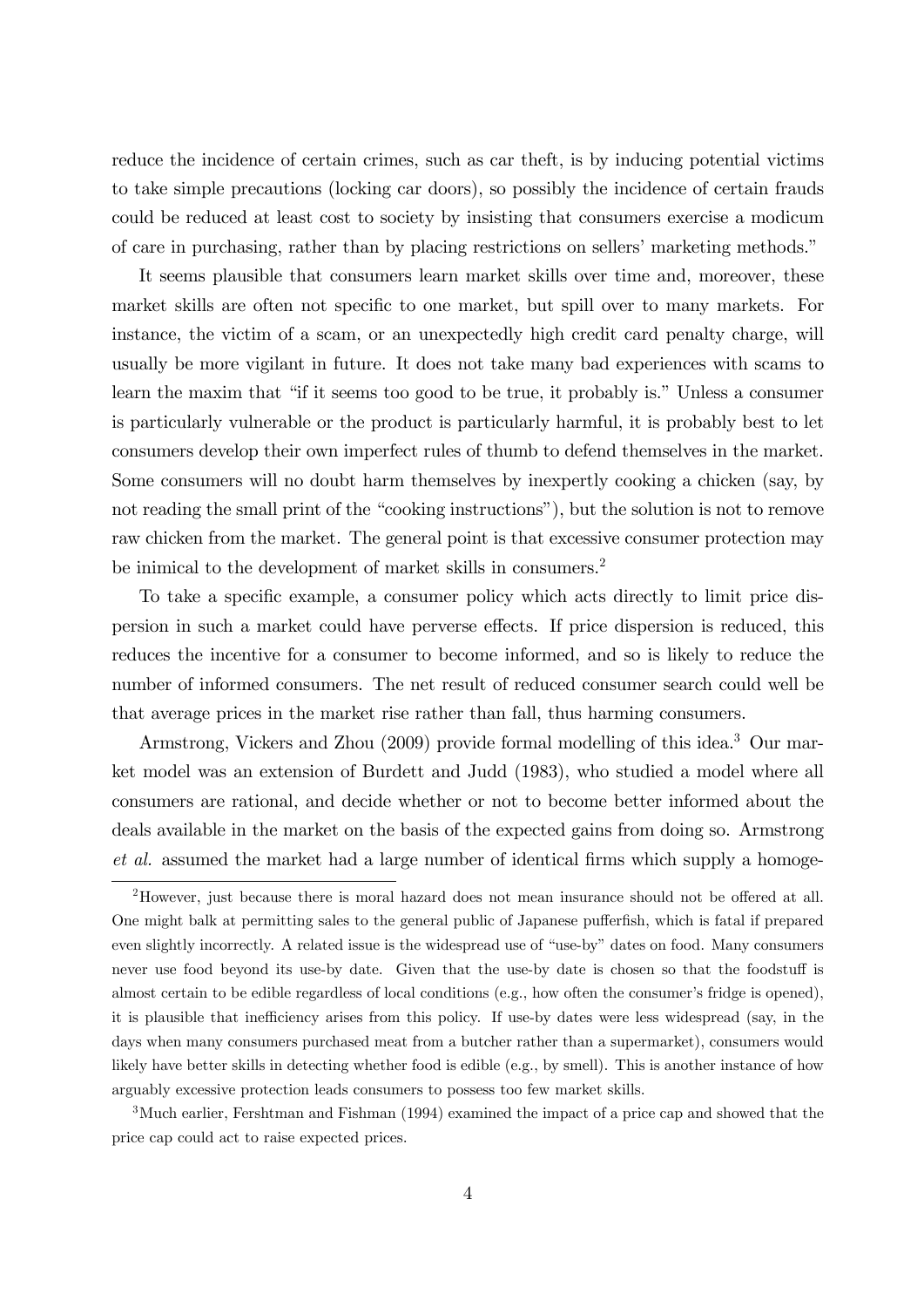neous product to a large number of consumers. For simplicity, the firms' cost of supply is normalized to zero. Consumers are risk-neutral, and all have maximum willingness-to-pay for a unit of the product equal to v. Consumers are endogenously divided into two groups according to their choice of search technology: the better informed and the less informed. The former observe more prices on average than the latter, but incur a one-off search cost when they choose to become better informed.

In such a market, firms choose their prices randomly and there is price dispersion.<sup>4</sup> In such a market, a consumer who sees more prices will, on average, find a lower price than a consumer observing fewer prices. Suppose that in market equilibrium an informed consumer's expected price is denoted  $P_I$ , a less-informed consumer's expected price is  $P_U > P_I$ , and the fraction of consumers who choose to become informed is  $\lambda$ . Suppose a consumer can choose to use the superior search technology by incurring a (possibly psychological) cost  $s \geq 0$ . In general, consumers may differ in their cost of acquiring information, and let  $s(\lambda)$  be the search cost of the marginal consumer when  $\lambda$  consumers choose to be informed. (The function  $s(.)$  is necessarily weakly increasing.) In general, the two expected prices  $P_I$  and  $P_U$  are decreasing functions of  $\lambda$  (as illustrated for a related model in section 4 below on Figure 1). For a consumer with search cost s to be willing to become more informed, we require that  $s \leq P_U - P_I$  so that it is worthwhile to spend s to discover more prices. In equilibrium, consumers will choose to become informed until the final consumer is indifferent. Thus, the fraction  $\lambda$  of consumers who become well informed in equilibrium satisfies

$$
P_U(\lambda) - P_I(\lambda) = s(\lambda) .
$$

To illustrate this discussion, consider an example where the less-informed consumers see just one price, while the more-informed consumers see two prices. If all consumers have search cost  $s = v/20$ , one can show that approximately 95% of consumers choose to become informed. All consumers make the expected payment (including search costs for those consumers who choose to become informed) of  $P_U = P_I + s \approx v/10$ .

Consider a policy which aims to protect less informed consumers against unduly high prices. (For instance, a usury law might take this form in a particular credit market, or

<sup>4</sup>More precisely, this requires that there be some of each kind of consumer and that less informed consumers sometimes see just a single price. To understand why firms cannot set predictable prices, suppose to the contrary that each of a given firm's rivals are known to set the price  $p$ . Then if  $p$  is above marginal cost, the firm can make more profit by slightly undercutting this price, and so selling to all consumers who see its price. If the price  $p$  is equal to marginal cost, then the firm can make positive profit by setting its price above cost and selling to those consumers who happen to see only its price.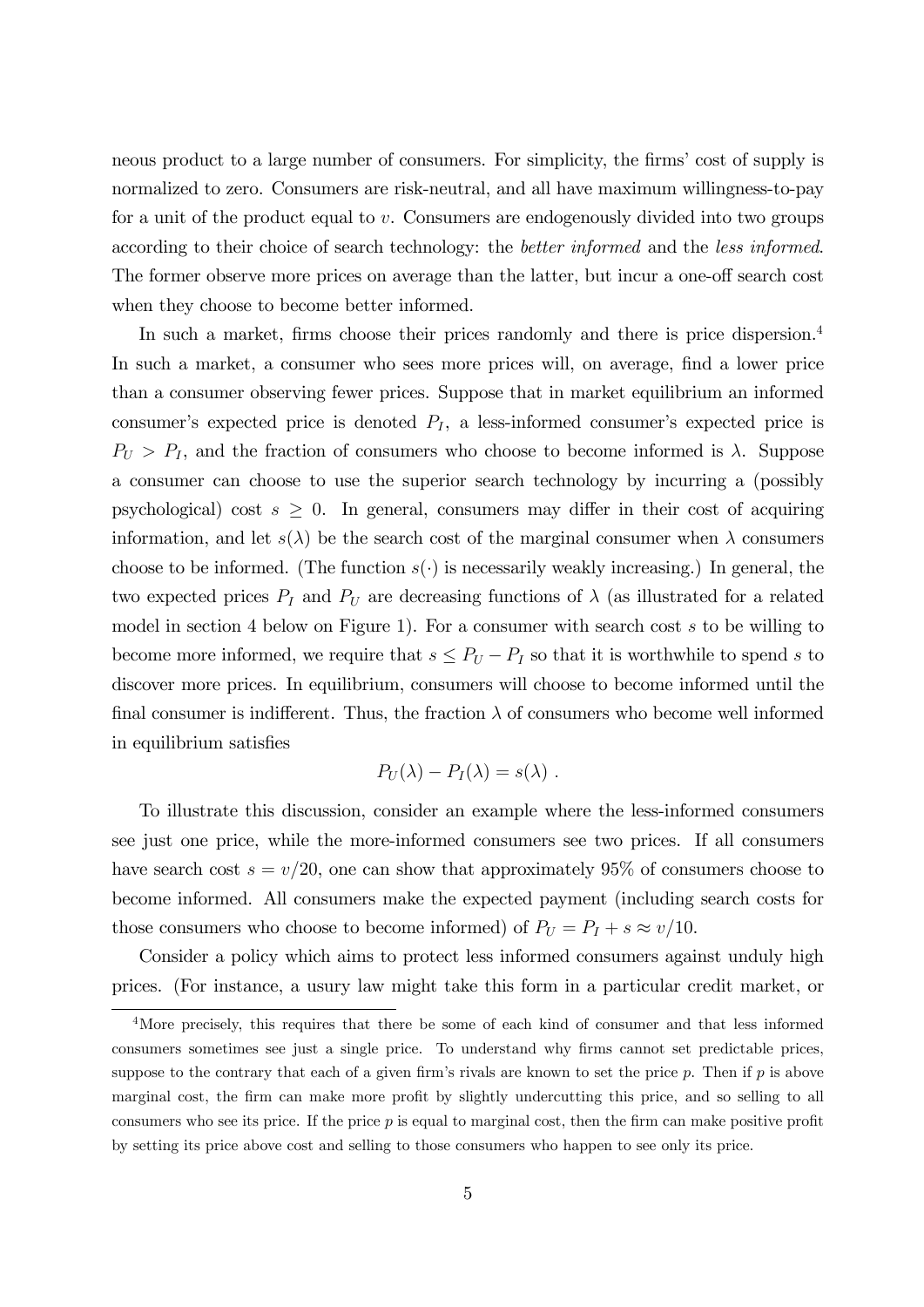consumer advocates might suggest such regulation in the energy or telecommunications sectors if some consumers are found to be paying high prices.) That is to say, policy constrains firms to set prices no higher than  $\bar{p}$ , where  $\bar{p} < v$  is the price cap. The imposition of this price cap has pros and cons. If  $P_I(\lambda)$  and  $P_U(\lambda)$  are expected prices in the absence of regulation, then Armstrong *et al.* show that the expected prices with price cap  $\bar{p}$  become respectively

$$
\frac{\bar{p}}{v}P_U(\lambda)
$$
 and  $\frac{\bar{p}}{v}P_I(\lambda)$ .

Thus, for given  $\lambda$ , the intervention benefits both the informed and the uninformed consumers since the prices they pay are proportional to  $\bar{p}$ . But the incentive to become informed, i.e., the gap between the two expected prices, is also proportional to  $\bar{p}$  for given  $\lambda$ , and so the policy induces the number of informed consumers to fall.

Consider imposing the price cap  $\bar{p} = v/2$  in the above numerical example, so that maximum allowed prices are halved. In this case the fraction of informed consumers falls to  $\lambda \approx 0.74$ , so that the number of uninformed consumers rises about 5-fold as a result of the policy. Each consumer pays  $(\bar{p}/v)P_U$ , which is now increased by about 70% to  $0.17 \times v$ . Industry profit more than *doubles* as a result of the imposition of the price cap. Thus, the "perverse" effect of this particular consumer policy is substantial in this example.

Beyond this numerical example, when does imposing a price cap harm consumers? In the special case where all consumers have the same search cost s, provided the price cap is not so tight that all consumers cease searching, the imposition of a price cap is sure to make all consumers pay higher expected prices. Thus, the numerical example is not a fluke, and is rather a robust phenomenon. Although the direct effect of a price cap is to reduce prices, the indirect effect of reduced search lessens each firm's demand elasticity so much that prices on average go up. This formalises a claim sometimes made informally, which is that imposing price controls on an oligopoly market could raise equilibrium prices. One intuition for such a claim is that a price cap acts as a focal point for tacit collusion. For instance, Knittel and Stango (2003) examine the credit card market in the United States in the period 1979-89. There, usury laws in many states put a ceiling (often of 18%) on the interest rates which credit cards could levy. Knittel and Stango (2003, Table 3) show how, for much of this period, average interest rates were higher in those states with a ceiling than in those states without any controls. They interpret this observation as evidence that price caps can encourage tacit collusion via the policy-induced focal point. The search-theoretic model in Armstrong et al., however, provides another way to interpret this data. In our model, pricing is entirely non-cooperative, and tacit collusion plays no role. Rather, price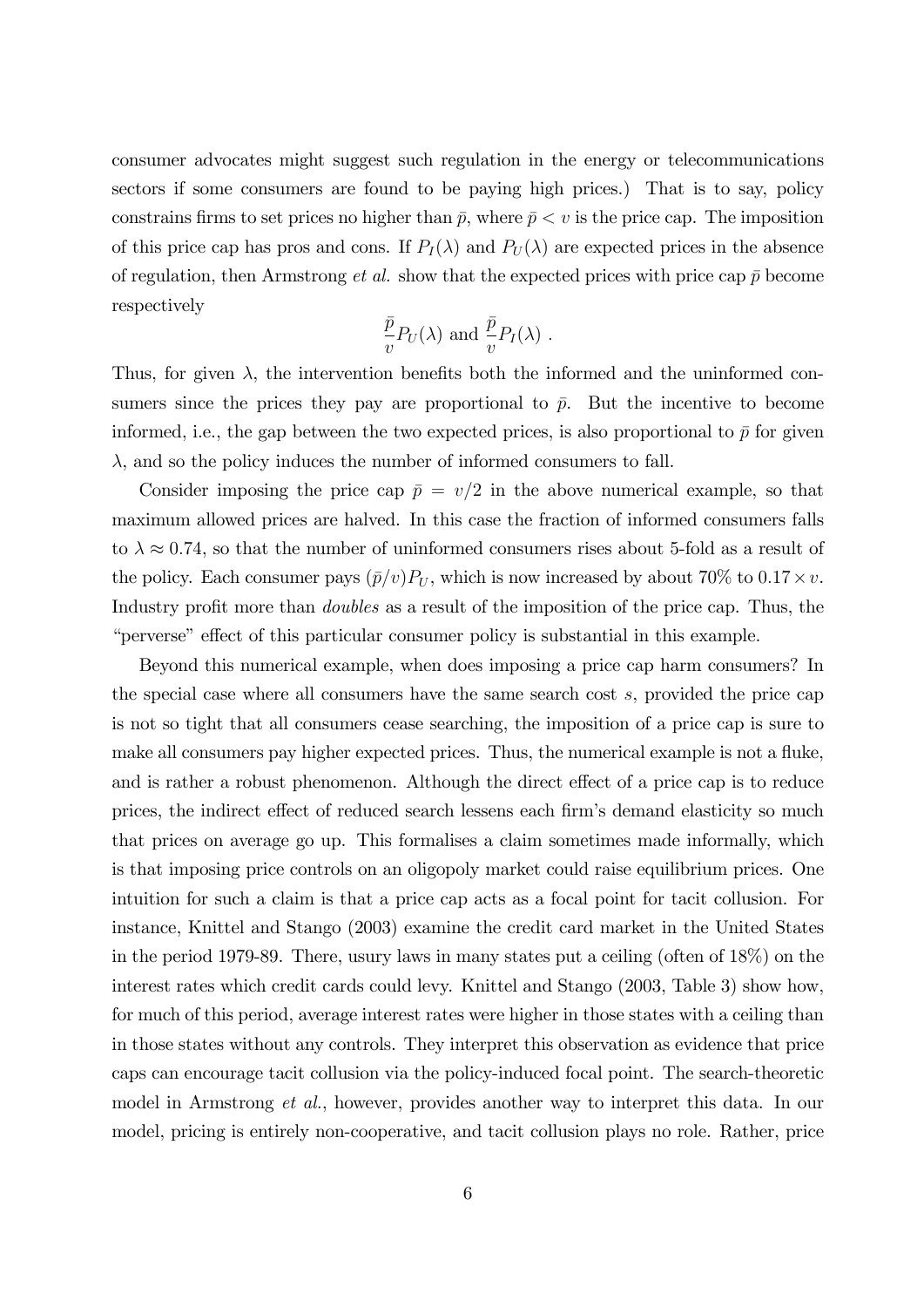controls soften competition by blunting consumers' incentives to search for good deals.

If consumers differ in their costs of acquiring market information, imposing a price cap causes fewer consumers to cease becoming informed. If the search cost curve  $s(\lambda)$ is sufficiently steep, a price cap will then benefit consumers. Consider for instance the limiting case where an *exogenous* fraction of consumers  $\lambda$  are informed while the remaining consumers are uninformed. This situation could be interpreted as there being a fraction  $\lambda$  of consumers have zero search cost and the remainder have an infinite search cost; or we could take a behavioural interpretation, that a fraction  $1 - \lambda$  of consumers are "naive" and mistakenly believe there is no benefit to shopping around. (This model is essentially Varian's (1980) model of sales.) When  $\lambda$  is constant, the imposition of a price cap is unambiguously beneficial for both groups of consumers (since their expected prices fall), and harms industry profits. Thus, we can conclude that the impact of a price cap on consumer welfare depends in this model on the fine details of the distribution of search costs in the population of consumers.

It would be useful in future work to extend this stylized model to richer settings. For instance, it is not particularly common to impose caps on headline prices in oligopoly markets. Rather, price controls might be applied to "small print" charges in a contract, or minimum quality standards might be imposed on aspects of product quality. It would be worthwhile to extend this model so that consumers must expend effort to understand these less salient aspects of a firm's offer. For instance, could the introduction of a minimum quality standard sometimes lead to lower average quality in the market?

Armstrong et al. also consider an alternative setting in which consumers have the ability to "opt out" of intrusive marketing. A popular consumer protection policy is to introduce a "do not call" list, and when someone signs up to such a list marketers are not permitted to make cold-calls to this person. Again, this policy sounds beneficial to consumers, as this form of marketing can be irritating. However, to the extent that this form of marketing allows recipients to become more informed about deals available in the market (albeit at the "search cost" of having to endure the marketing efforts), such a policy again has pros and cons. Prices are pushed downwards when a greater proportion of consumers are well informed, and so when many consumers choose to opt out of marketing this impacts negatively on prices. The net result can be that consumers are harmed when the "do not call" list is introduced. Indeed, firms may welcome this particular consumer policy, as it relaxes price competition in their markets. (For the same reason, historically firms have often supported measures which restrict price advertising.)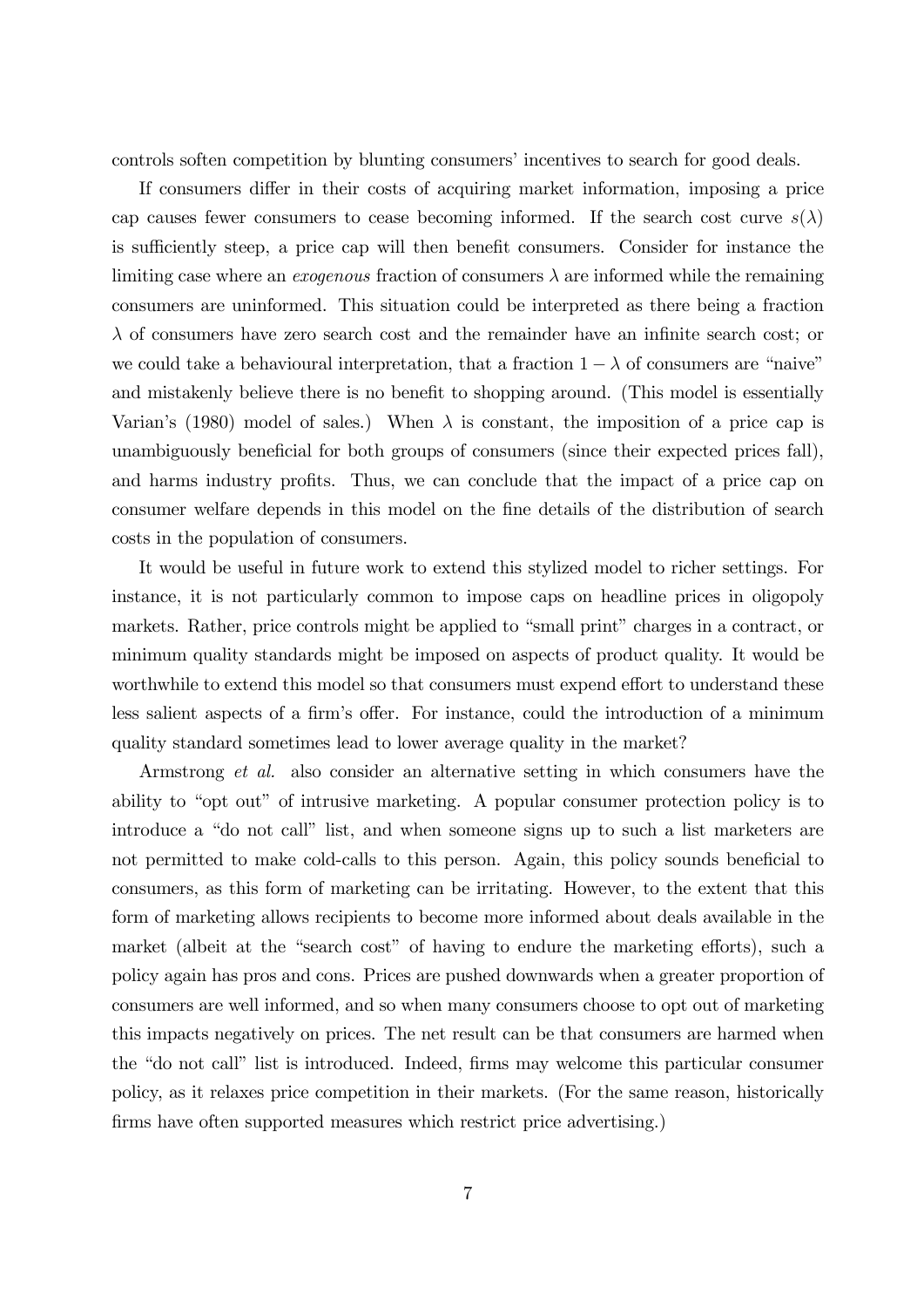## 3 Rushed Decision Making

One controversial sales method forces the consumer to decide quickly whether to buy. Methods of encouraging a quick decision include a seller refusing to sell to a customer unless she buys immediately, or in less extreme cases the seller tells the potential customer that she will pay a higher price if she decides to purchase at a later date. In his account of sales practices, Cialdini (2001, page 208) reports:

Customers are often told that unless they make an immediate decision to buy, they will have to purchase the item at a higher price later or they will be unable to purchase it at all. A prospective health-club member or automobile buyer might learn that the deal offered by the salesperson is good for that one time only; should the customer leave the premises the deal is off. One large child-portrait photography company urges parents to buy as many poses and copies as they can afford because "stocking limitations force us to burn the unsold pictures of your children within 24 hours". A door-to-door magazine solicitor might say that salespeople are in the customer's area for just a day; after that, they, and the customer's chance to buy their magazine package, will be long gone. A home vacuum cleaner operation I infiltrated instructed its sales trainees to claim that, "I have so many other people to see that I have the time to visit a family only once. Itís company policy that even if you decide later that you want this machine, I can't come back and sell it to you."

A related example is the practice in some academic disciplines for journals to make exploding offers to authors, requiring them to commit to publish with them before they find out whether other, perhaps better, journals are willing to publish their article. Because of the inefficient decision-making the use of exploding offers induces, recently a number of law journals have agreed to cease their practice of making exploding offers to authors.<sup>5</sup>

A less extreme sales tactic is to offer a discount for immediate sale. A home improvement company might offer its potential customers a regular price for the agreed service, together with a discounted price if the customer agrees immediately. Similarly, a prospective tenant might be offered an apartment for \$900 per month but to whom the landlord offers \$850 if she agrees immediately, or a car dealer tries to close a deal who offers a further  $$500$  off the price if the buyer accepts now, so (as he claims) he can then make his sales quota for that month.

 $5$ See the letter published online at www.harvardlawreview.org/Joint-Letter.pdf.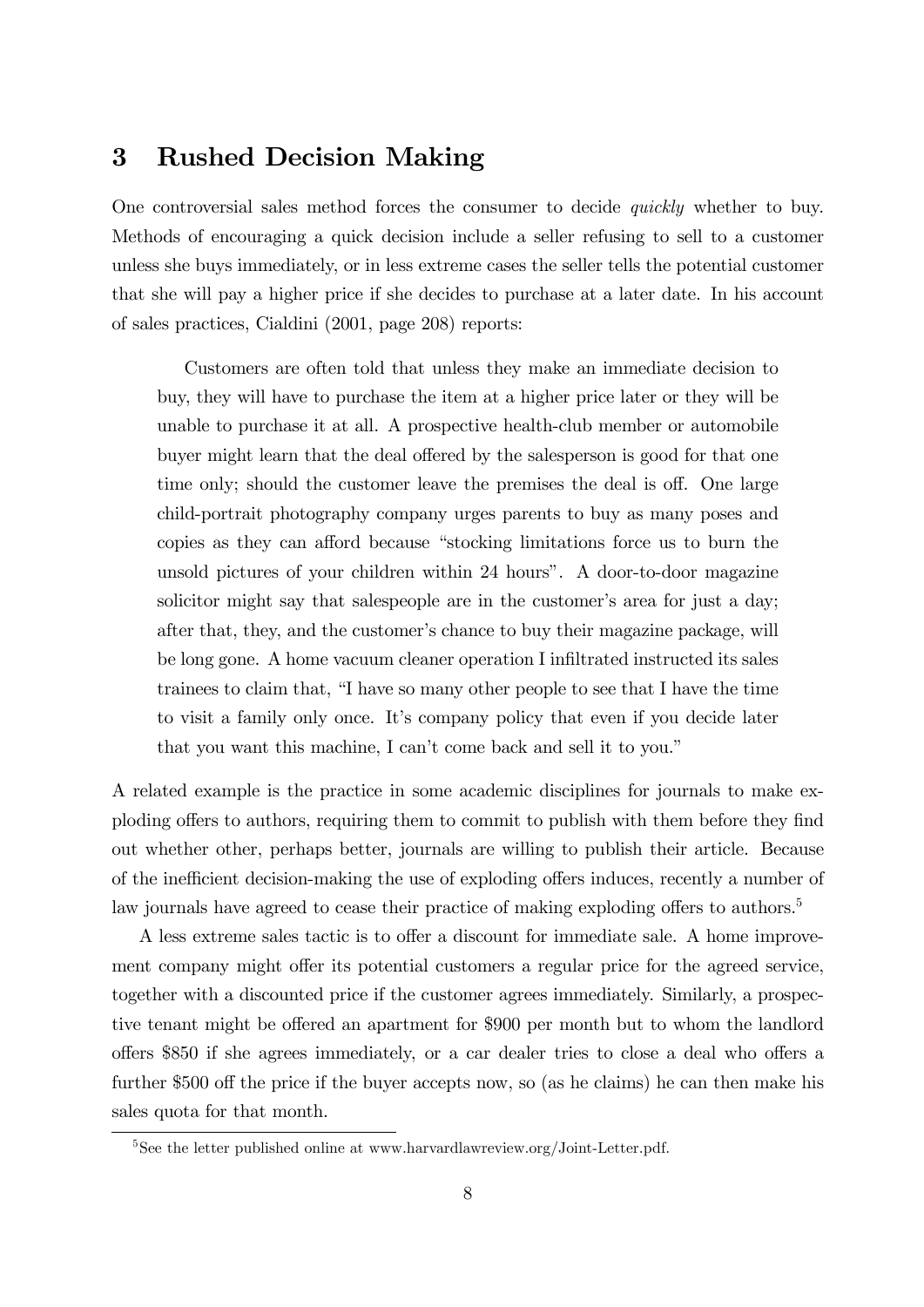Inducements to make a quick decision can limit a consumer's ability to make a wellinformed decision, which in turn can harm market performance. Public policy has attempted to address this problem. For instance, the Unfair Commercial Practices Directive, adopted in 2005 across the European Union, prohibits in all circumstances "Falsely stating that a product will only be available for a very limited time, or that it will only be available on particular terms for a very limited time, in order to elicit an immediate decision and deprive consumers of sufficient opportunity or time to make an informed choice." However, in practice the enforcement of such laws is often difficult. A more efficient method to tackle the issue may sometimes involve less direct means. For example, exploding offers could in essence be prohibited by mandating a "cooling off period", so that consumers have the right to return a product within some specified time after agreeing to purchase. (They could then return a product if they subsequently find a preferred option.) Many jurisdictions impose cooling off periods for some products, especially those sold in the home.

Armstrong and Zhou (2011b) provide a formal model to examine a seller's incentive to encourage rushed decisions, by discriminating against those customers who wish to buy its products later. It is natural to study this issue in the context of sequential search, where consumers search for a suitable product and/or for a low price.<sup>6</sup> Of course, the sales tactic only works in those situations where sellers can distinguish new visitors from people who have returned to buy only after the initial sales pitch. In the majority of markets this is not possible. (A supermarket, for instance, keeps no track of a consumer's entry and exit from the store.) Nevertheless, in many markets such discrimination is feasible. A sales assistant may tell from a potential customer's questions or demeanor whether she has paid a previous visit or not, or may simply recognize her face. In online markets, a retailer using tracking software may be able to tell if a visitor using the same computer has visited the site before. Sometimes—as with job offers, automobile sales, tailored financial products, medical insurance, doorstep sales, or home improvements—a consumer needs to interact with a seller to discuss specific requirements, and this process reveals the consumer's identity.

 $6$ As mentioned in the introduction, we used a model with rational consumers. There are many other methods to induce sales which rely on more psychological factors. These include attempts to make the prospective buyer "like" the seller (e.g., by claiming similar interests, family or social background) or attempts to make the buyer feel obligated to the seller (e.g., by means of a "free gift"). Cialdini describes these and other sales techniques in more detail. However, it is often unclear what role consumer policy has to play in combatting these kinds of sales tactics.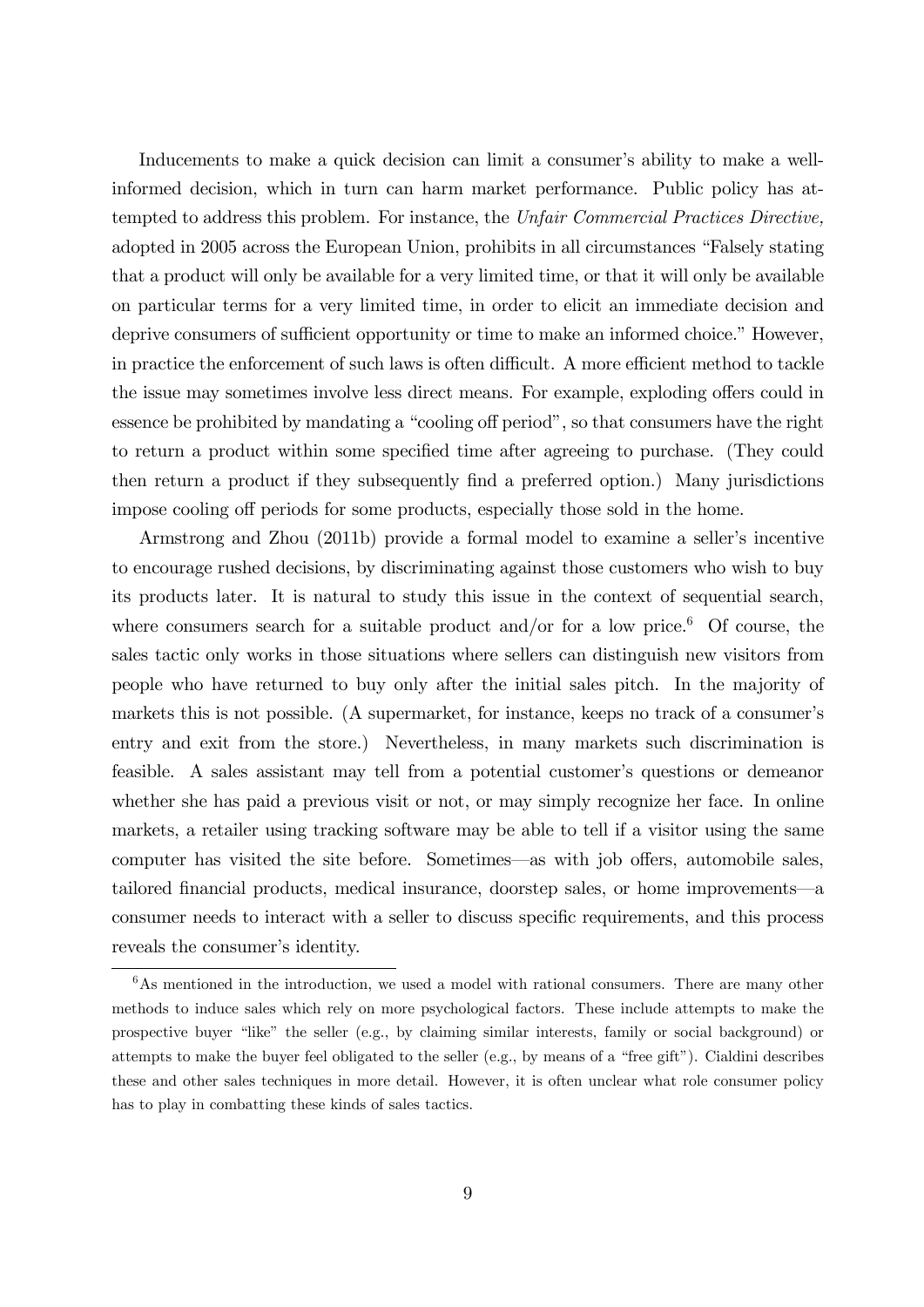In such situations, there are two reasons why a firm might wish to discriminate against those consumers who buy later. First, there is a strategic reason, which is to deter a potential consumer from going on to investigate rival offers. If a consumer cannot return to a seller once she leaves, this increases the opportunity cost of onward search, as the consumer then has fewer options remaining relative to the situation in which return is costless. Second, the observation that a consumer has come back to a seller after sampling other options reveals relevant *information* about a consumer's tastes or the prices she has been offered elsewhere, and this may provide a profitable basis for price discrimination. A seller may charge a higher price to those consumers who have already investigated other sellers, because their decision to return indicates they are unsatisfied with rival products. The former motive is most relevant when Örms announce their buy-later policies in advance (and stick to their policies), while the latter is more important when firms have less commitment power.

A simple framework to think about these issues is the following. A single seller supplies a product which yields gross utility  $u$  to a consumer, where  $u$  varies across consumers such that the fraction of consumers with  $u \geq p$  is described by the demand function  $Q(p)$ . The key twist to the model is that the consumer's outside option (her utility received if she does not buy the seller's product), denoted by  $v$ , is a random variable which the consumer does not know until she leaves the seller. (The parameter  $v$  might represent the uncertain value of other deals available from alternative sellers, for instance.) If the seller chooses price p, the consumer's net surplus from the seller is  $u-p$ . If the seller allows the consumer to investigate her outside option before deciding whether to buy, the consumer will always wait to discover the outside option (in case  $v$  happens to be large), and then return to buy whenever  $u - p \geq v$ . With this method of selling, the probability that the consumer buys its product is the expected value of demand, denoted  $\mathbb{E}Q(p+v)$  (where the expectation takes place with respect to the outside option  $v$ ). If instead the seller forced the consumer to decide to buy *before* she can find out v, with price p the consumer with gross utility u will accept this exploding offer whenever  $u-p \geq \mathbb{E}v$ , where  $\mathbb{E}v$  is the expected value of the outside option. (Here, we assume the consumer is risk-neutral.) Thus, the probability of a sale with this high-pressure sales technique is  $Q(p+\mathbb{E}v)$ . According to Jensen's Inequality,  $\mathbb{E}Q(p+v)$  is smaller than  $Q(p+\mathbb{E}v)$  if the demand curve  $Q(\cdot)$  is concave over the relevant range, and it is greater if the demand curve is convex.

Thus, in this simple setting, the incentive to make an exploding offer depends on the shape of the seller's demand curve: with a concave demand curve the seller has an incentive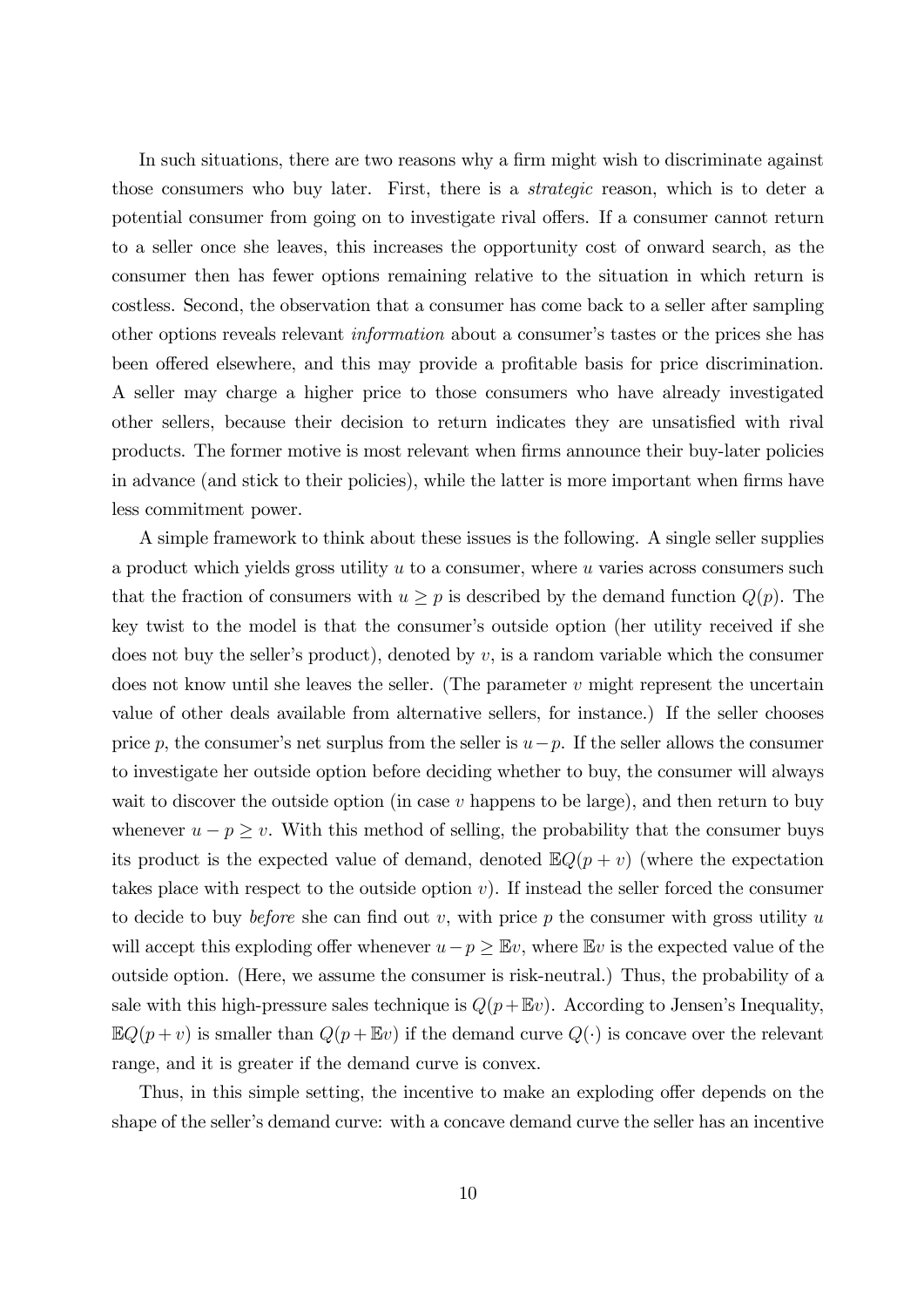to use this form of high-pressure selling.<sup>7</sup> The basic trade-off involved is as follows. When the seller makes an exploding offer, this makes the consumer more likely to accept the offer immediately if she likes it, but it prevents her, in the event that she has only a moderate payoff from the offer, from coming back if she discovers her outside options is even worse. When the demand curve is concave, the first effect dominates. For a given price  $p$ , the consumer is harmed when the seller makes an exploding offer, since she obtains her ideal outcome when free recall is allowed while an exploding offer leads to an inefficient outcome for many realizations of  $(u, v)$ . In addition, the use of an exploding offer may induce the seller to alter its chosen price; it will raise the price when an exploding offer is made if the demand function  $Q(p + \mathbb{E}v)$  is less elastic than the demand function  $\mathbb{E}Q(p + v)$ . In general, this comparison is ambiguous, and depends on the concavity or convexity of the slope of demand. However, the typical pattern seems to be that the seller raises its price when it makes an exploding offer. In such cases, the use of exploding offers has a double disadvantage: the tactic induces a poor match between consumers and products and it raises the price consumer must pay.

While firms have an incentive to make an exploding offer in the relatively restrictive case where the demand curve is concave, they have an incentive to offer a buy-now discount much more widely. Indeed, Armstrong and Zhou (2011b) show that a firm has such an incentive under the mild condition that the demand curve is log-concave. Although the sales tactic is framed as a discount (e.g., "buy my product now and you'll save  $10\%$  off my usual price"), it turns out that when a firm engages in this form of price discrimination both its prices often rise relative to a situation where the firm offers a uniform price to its customers. Again, in such cases the sales tactic induces a poor product match and higher prices.

An alternative method of discriminating against prospective buyers who leave and then return is to implement an unannounced price hike. When searching for air-tickets online, a consumer may find a quote on one website, go on to investigate a rival seller, only to return

<sup>&</sup>lt;sup>7</sup>This result continues to hold even if the seller cannot commit not to serve a returning customer, provided some consumers are "credulous" and believe the sales patter. In reality, a doorstep seller, say, may be only too pleased to return to sell if a customer calls to say she does in fact want the item. In such cases, the exploding offer is not a credible sales strategy. However, if some consumers do anyway believe the salesman's claim that he is "in the area that day only" and the purchase decision must be immediate, the salesman has an incentive to claim to make an exploding in order to influence the decision of these credulous consumers. (The sophisticated consumers are not taken in or otherwise affected by the salesman's claims.)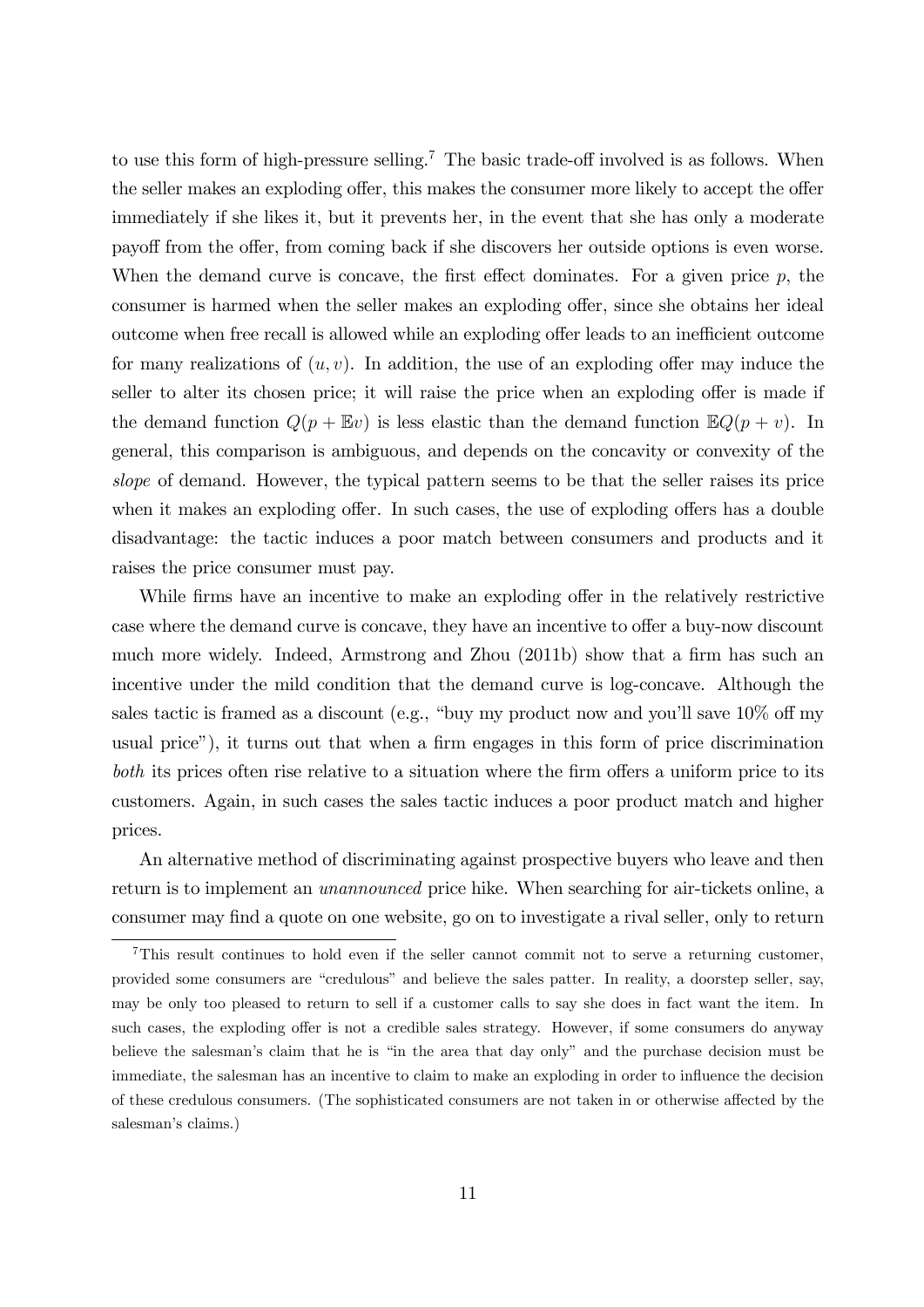to the original website to find the price has mysteriously risen. Or a consulting firm may be approached by a company wanting antitrust advice and a fee is chosen, but if the company returns some weeks later after trying rival consultants (who are too expensive, or perhaps turn out to be conflicted), it may find the fee has increased. To analyze such cases, we relaxed the assumption that firms commit to their buy-later price when consumers make their Örst visit. Then it is often the case that the seller does wish to raise its initial price when a consumer comes back to buy later.

For instance, suppose a consumer incurs a (possibly small) intrinsic cost  $r > 0$  in order to return to the seller after investigating the outside option. If the seller initially offers the price  $p$  and the consumer anticipates that this price will remain valid if she comes back to buy later, then any consumer who buys later must have preferences such that  $u-p-r \geq v$ . (If she is willing to come back, then her surplus at the seller,  $u-p$ , must exceed the outside option  $v$  by enough to compensate her cost of returning.) Therefore, the seller can raise its price from p to  $p + r$  and not induce any of these returning consumers to be driven back to the outside option. In fact, a similar argument shows that there can then be no buylater price which is accurately anticipated by consumers. It follows that the only credible outcome when Örms have no commitment power at all is that the seller makes an exploding offer and the return market collapses. An inability to commit to its buy-later policy will therefore amplify a firm's incentive to discriminate against those consumers who buy later.

#### 4 Commission-based Selling

As discussed in the two previous sections, consumers are often initially imperfectly informed about the deals available, and must invest effort to find out where to obtain a reasonable product at a reasonable price. A consumer may sift sequentially through the options available until she finds one which is satisfactory (rather than the *best* available in the market). In such a market, a seller has an advantage if it is encountered early on in a consumer's search process. In a few situations it makes sense to suppose that consumers search randomly through available options, in which case no firm is privileged relative to its rivals. In many circumstances, however, consumers consider options in a non-random manner, and choose first to investigate those sellers or products which have high brand recognition, which are known to have a low price, which the consumer has purchased previously, which are recommended by an intermediary, or which are prominently displayed within a retail environment.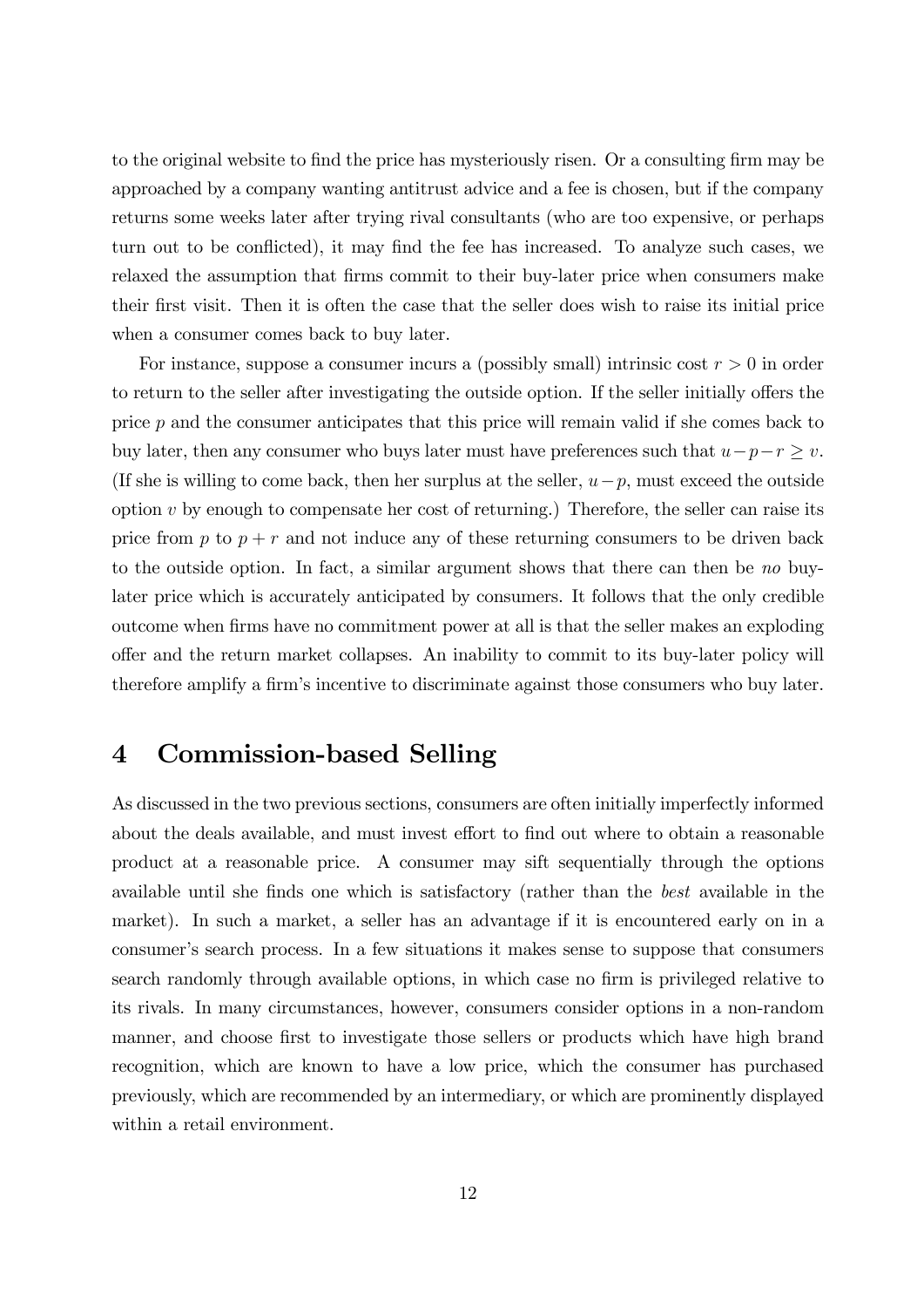Armstrong and Zhou (2011a, section 1.1) consider a setting where firms market their products by offering financial inducements to intermediaries. The formal model assumed that sellers could not observe—or contract on—the products the intermediary chooses to promote, and to give an incentive to promote its product a seller pays a per-sale commission fee to the intermediary. This sales method is often used in one-to-one sales environments such as for financial services. In this model, the intermediary chooses to "recommend" the product which pays the highest commission, and uninformed consumers are steered towards the more expensive product. This could be construed as a form of mis-selling. Because sellers compete to become prominent by offering high commissions, this pushes up a sellerís marginal cost of supply, and so equilibrium retail prices are high relative to a market with random consumer search.

We studied a variant of Varian (1980) in which his framework is modified to allow a single intermediary (or "salesman" for brevity in the following) to steer the uninformed portion of consumers towards a particular product. In more detail, a number of symmetric sellers costlessly supply a homogenous product (life insurance, say) which all consumers value at  $v$ . We assume that this product must be sold via the salesman. An exogenous fraction  $\lambda$  of well-informed consumers costlessly observe the two retail prices, and buy from the cheapest supplier. The remaining fraction  $1 - \lambda$  of consumers will only consider a single product and buy that product if its price is below v. (These consumers may have very high search costs, or are susceptible to the marketing efforts of the salesman and follow his recommendation.) Hence, the salesman has the ability to steer these  $1 - \lambda$  uninformed (or "credulous") consumers to buy any particular product. Suppose that a firm chooses its retail price, p, and commission rate, b, simultaneously (and simultaneously with its rivals). This firm pays commission  $b$  to the salesman every time a sale of its product is made. We assume that the salesman cannot levy charges on consumers, and so aims to maximize his income from commission payments.

In this setting it is clear that the salesman will choose to promote the high-commission product, regardless of how the two retail prices compare (as long as prices do not exceed v). This is because the salesman's marketing effort cannot influence the choice of the informed consumers at all, but fully determines the choice made by the uninformed consumers. Hence, the salesman will direct the uninformed consumers towards the product which pays a higher commission rate. It is also clear, as in the work described in section 2, that sellers choose their retail prices and commission payments randomly. In the equilibrium, there is an increasing relationship between a firm's choice of b and p. This is because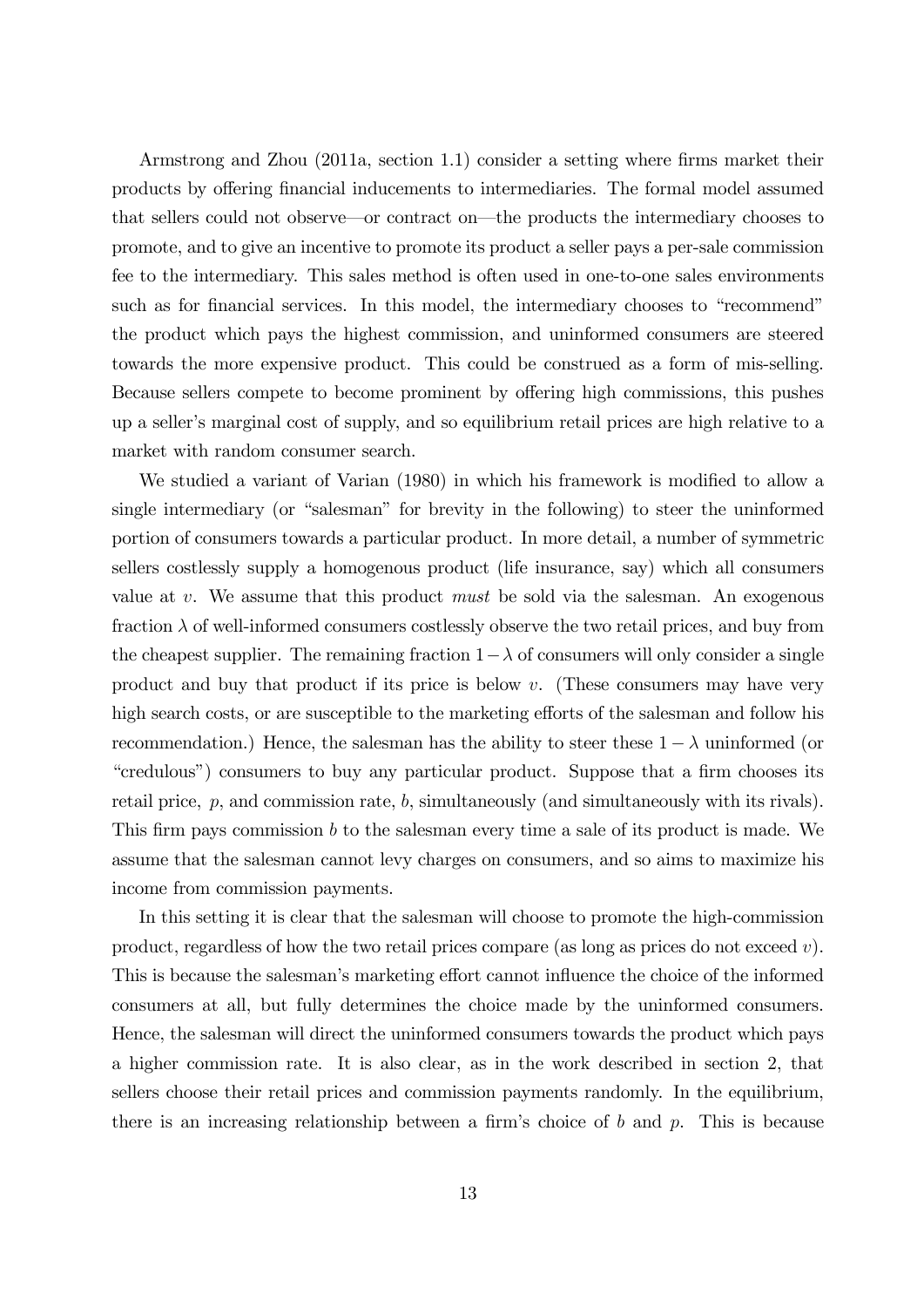a higher price  $p$  makes it more worthwhile for a seller to pay the salesman to steer the uninformed consumers towards its product. Moreover, this incentive also increases with the proportion of uninformed consumers. Since high commissions are associated with high retail prices, the salesman promotes the highly priced product due to the high commission he then receives. This is a form of mis-selling, since uninformed (or credulous) consumers are directed towards the more expensive product.

There are two natural benchmarks with which to compare the outcome when commissions are paid. The first benchmark is when there is no salesman, and the uninformed consumers buy randomly from one of the firms. In this case the framework reduces exactly to Varian (1980)'s model. We show that retail prices are higher when firms pay commissions to a salesman to promote their product relative to the situation with random search. This is due to the competition between firms to offer high sales commissions to have their product promoted, which artificially inflates the marginal cost of selling a product. However, whether firms enjoy greater profits when they pay commission is ambiguous. In the case of two suppliers, without commission payments each firm makes expected profit 1  $\frac{1}{2}(1 - \lambda)v$ , while in the regime with commissions a firm makes expected profit  $\lambda(1 - \lambda)v$ . Thus, more profit is obtained with commission payments when  $\lambda > \frac{1}{2}$ , so that the uninformed consumers are in the minority. But when the uninformed consumers are in the majority, the two firms end up playing a prisoner's dilemma due to the fierce competition to become prominent.



Figure 1: Expected prices and commissions in three regimes

Figure 1 plots the expected prices paid in these two regimes as a function of  $\lambda$ , the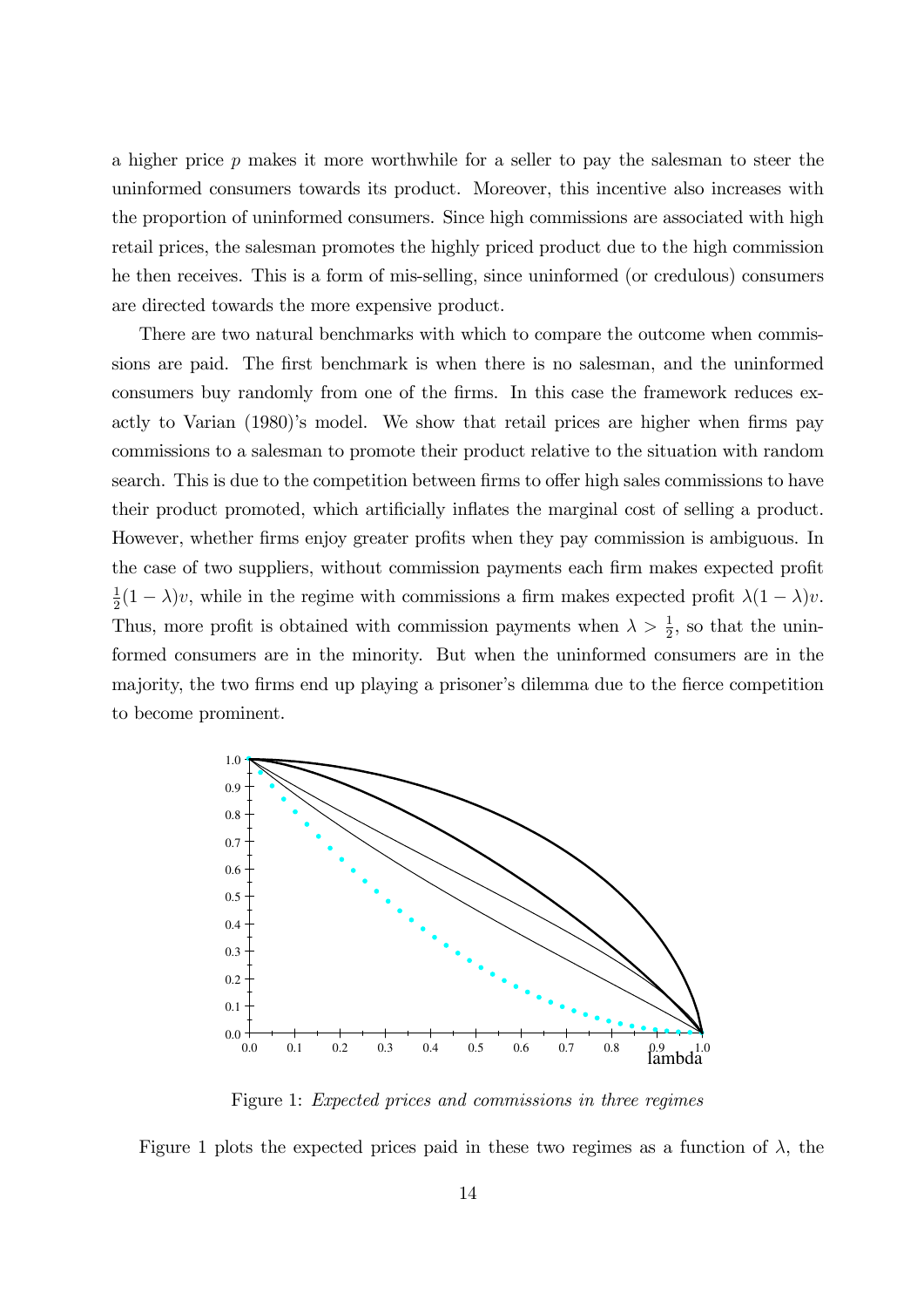proportion of informed consumers. (Here,  $v = 1$ .) The two bold lines depict expected prices when commissions are paid, where the upper of these lines is the expected price paid by the uninformed consumers and the lower line is the expected price paid by the informed consumers. The dotted line represents the expected commission paid to the salesman. The two feint lines depict the corresponding prices in Varian's model where no commissions are paid and search is random. The two regimes have the same outcome for consumers when  $\lambda = 0$  (when the monopoly price  $p = v$  is chosen for sure) and when  $\lambda = 1$  (when the competitive price  $p = 0$  is chosen). However, for intermediate values of  $\lambda$ , the prices paid in the commission regime are substantially higher than when no commissions are paid. Indeed, in most cases an uninformed consumer in the no-salesman regime pays a lower price than even the informed consumers do in the commission regime.

The second benchmark with which to compare the outcome with commission payments is to suppose that the salesman is necessary for consumers to buy the product (unlike the benchmark with random search), but now the salesman is paid by consumers rather than by sellers.<sup>8</sup> Suppose that when the salesman is paid by consumers, say in the form of a lumpsum consultation fee, he directs the uninformed consumers to the cheaper product. (This might be because, all else equal, he has a small intrinsic preference for recommending the appropriate product to consumers.) In this case, all consumers buy the cheaper product and in Bertrand fashion the sellers are forced to set retail prices equal to cost. Thus, suppliers are harmed when this policy is introduced, relative to both the commission regime and the random search regime. The outcome for consumers depends on how much they have to pay the salesman for his advice. One assumption is that the consultation fee is set equal to the revenue the salesman received under the commission regime, so that the salesman is indifferent between the two regimes. (Perhaps the advice industry needs to be supportive of a policy shift from a commission-based model to a consumer-fee model.) In this case, the expected total price—the price for the product plus the fee to the salesman—paid by any consumer is simply the dotted line on Figure 1. From the figure it follows that all consumers are better off when they pay the salesman compared to when suppliers pay the salesman. In fact, they are also better off when they pay the salesman than when they search randomly (where prices are the feint lines on the figure).

This section has described a model where firms attempt to influence a salesman's mar-

<sup>&</sup>lt;sup>8</sup>The UK regulator, the Financial Services Authority, published rules in March 2010 concerning how Önancial advice can be remunerated. The rules state that an advisor will not be able to accept commission for recommending products, and the consumer fee for advice must be agreed between the consumer and the advisor, rather than between the seller and the advisor.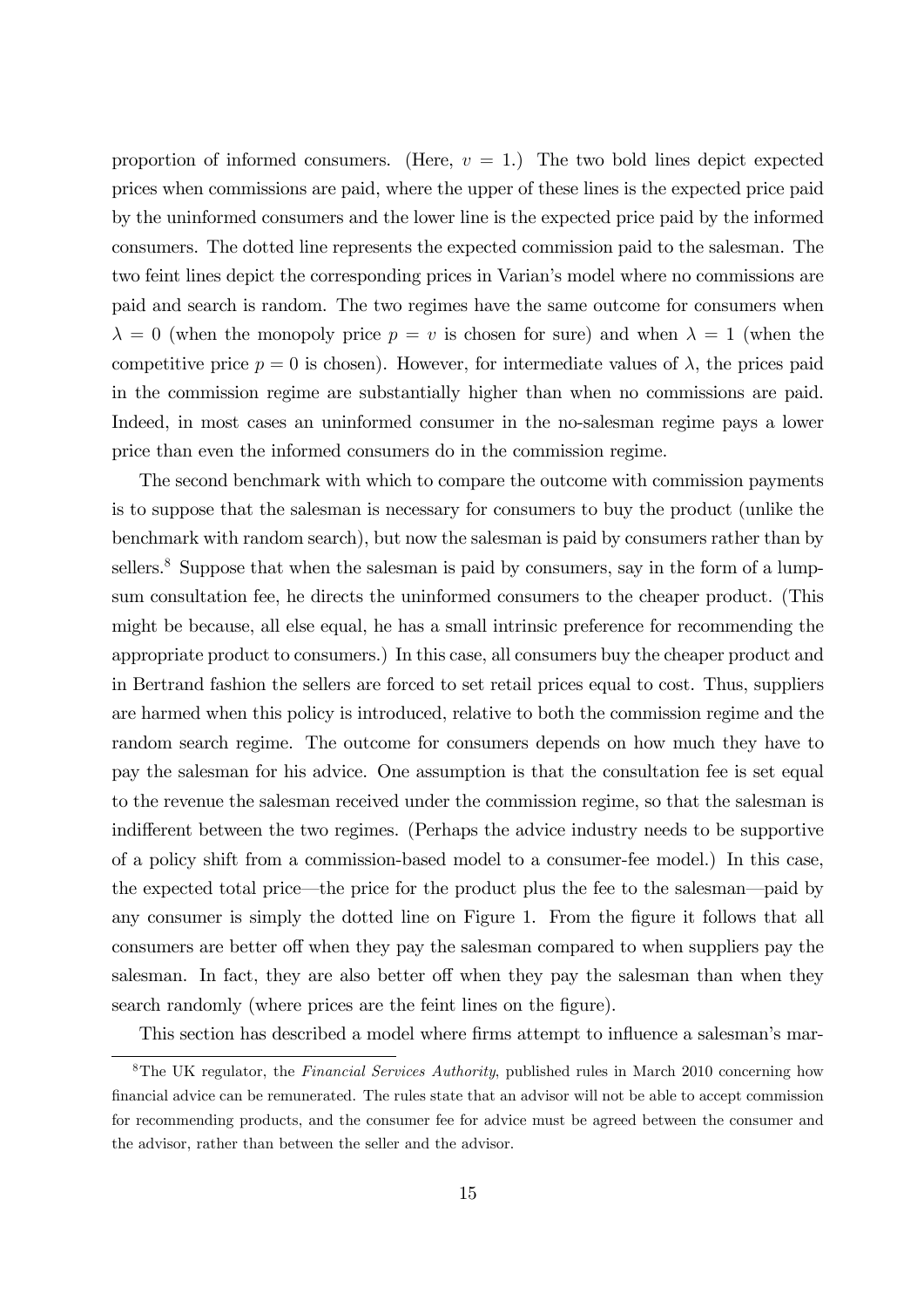keting efforts by means of per-sale commission payments. The salesman gives prominence to the product which pays the highest commission, and in equilibrium this entails steering uninformed consumers towards the more expensive product. Competition between sellers to set the highest commission means that the marginal cost of supply is inflated and equilibrium retail prices are high. Therefore, the outcome for consumers, both informed and uninformed, is poor: worse than the situation without commission payments where the uninformed shop randomly, and far worse than the situation in which consumers pay directly for advice. This model therefore gives some support to consumer policies which restrict the use of commission payments as a marketing tactic.<sup>9</sup>

This discussion considered an environment in which sellers could not observe the marketing efforts of the intermediary, and so induced effort from the intermediary with the use of per-sale commissions. A by-product of this arrangement is that a seller's marginal cost of supply is artificially inflated, and consumers are harmed by high retail prices which result. In other environments, sellers can observe the intermediaryís marketing strategy, and so there is no need to give incentives ex post for the intermediary to promote the product. (For instance, a publisher can observe whether a bookstore does in fact promote its book as the "book of the month".) As such, it is then often more natural to suppose that payments for promotion are lump-sum rather than per-sale, with the result that retail prices are not necessarily adversely affected.<sup>10</sup> Indeed, as discussed in Armstrong and Zhou (2011a, section 1.2), lump-sum payments for product promotion may actually be welfareenhancing, as sellers with better (or cheaper) products may well be prepared to pay the most for being promoted in this way, and so consumer will end up being guided in the appropriate direction.

 $^{9}$ Inderst and Ottanviani (2011) present an alternative model of potential mis-selling, where the salesman advises consumers about the suitability of a product rather than its price. There, no consumers are informed, and must rely on the salesman to advise them about which product to buy. The salesman has only a noisy signal about the suitability of a product, and he has an intrinsic preference to recommend the suitable product to a consumer. However, this preference can be overturned if sellers set high enough commissions.

<sup>&</sup>lt;sup>10</sup>One UK bookstore was alleged in 2006 to charge publishers £50,000 a week to guarantee a book "a prominent position in the store's 542 high street shops and inclusion in catalogues and other advertising". A trade body suggested that 70 per cent of publisher promotional budgets were spent on so-called "belowthe-lineî schemes operated by bookshops rather than more traditional advertising. For more details, see the article in the (UK) Sunday Times by Robert Winnett and Holly Watt titled "£50,000 to get a book on recommended list", 28 May 2006.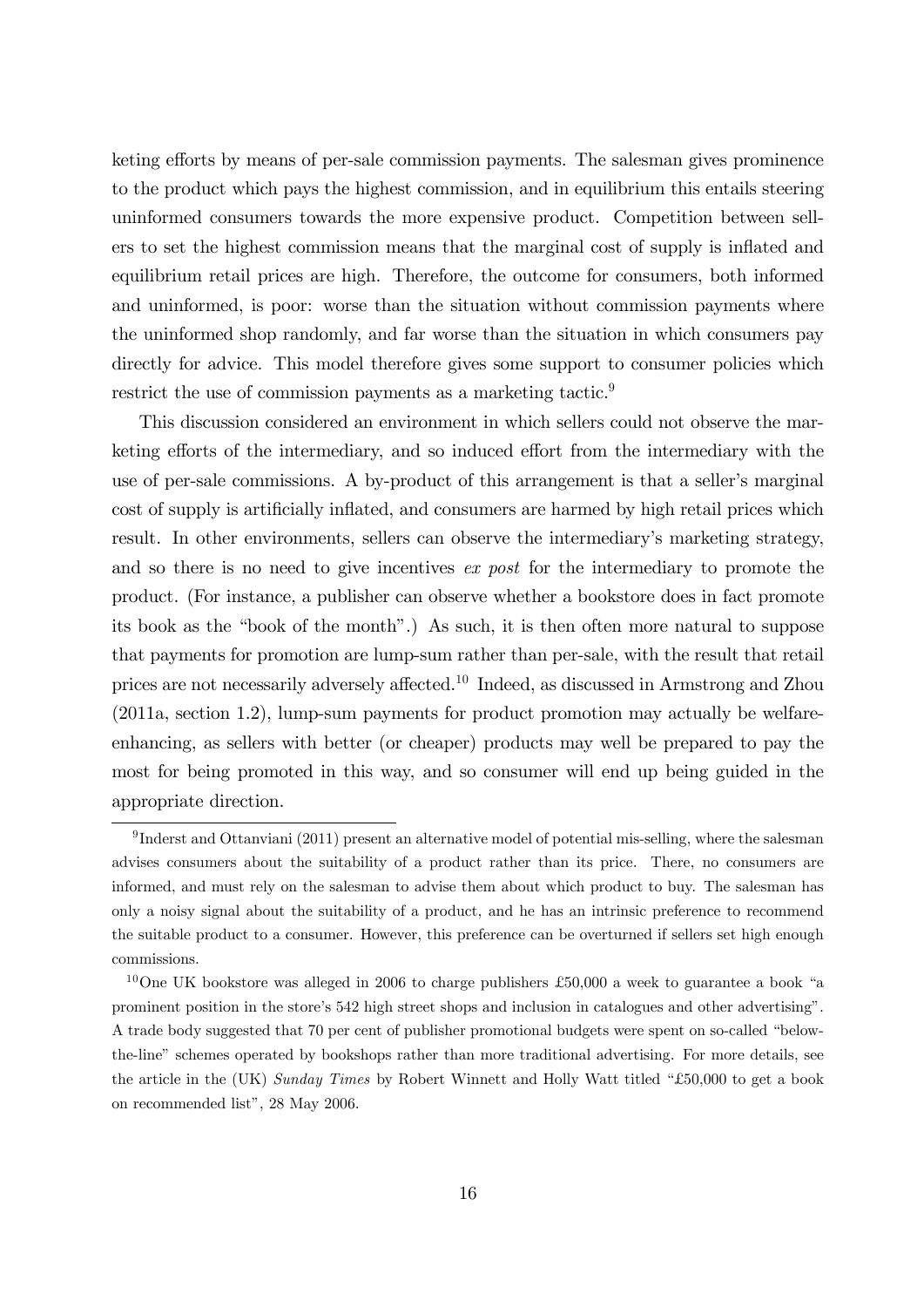#### 5 Concluding Comments

I have presented three theoretical models which aim to shed light on the pros and cons of a number of common consumer protection policies. We saw that some support could be given to policies which seek to prevent rushed decision making and which seek to control the use of per-sale commission payments as a method of giving incentives to sales intermediaries. In both of these cases, it was not clear from the models whether "more competition" would be another way to solve these problems. We also saw how an apparently pro-consumer policy which limits maximum prices in the market might backfire, and lead firms to raise their average prices.

These policies fall under the headings of combatting either (i) sales pressure or (ii) information problems before purchase (using the taxonomy in Vickers (2004)). In future work it will important to understand better the problems which emerge with (iii) surprises after purchase. For instance, in what circumstances should regulation control terms in the "small print" of consumer contracts, and if so, how should it do so? For example, many consumers are known to overlook contractual terms such as unauthorized overdraft charges levied by banks, or call charges levied by mobile telephone networks when a subscriber makes more calls than their allowance. Is there a role for consumer policy to control these charges, and if so, at what level? To what extent is the moral hazard problem analyzed in section 2 likely to re-emerge with small print regulation?

#### References

Mark Armstrong (2008), "Interactions between competition and consumer policy", Competition Policy International 4(1): 97-147.

Mark Armstrong, John Vickers and Jidong Zhou (2009), "Consumer protection and the incentive to become informed", Journal of European Economic Association 7(2-3): 399-410.

Mark Armstrong and Jidong Zhou (2011a), "Paying for prominence", *Economic Journal* 121: F363-395.

Mark Armstrong and Jidong Zhou (2011b), "Exploding offers and buy-now discounts", mimeo.